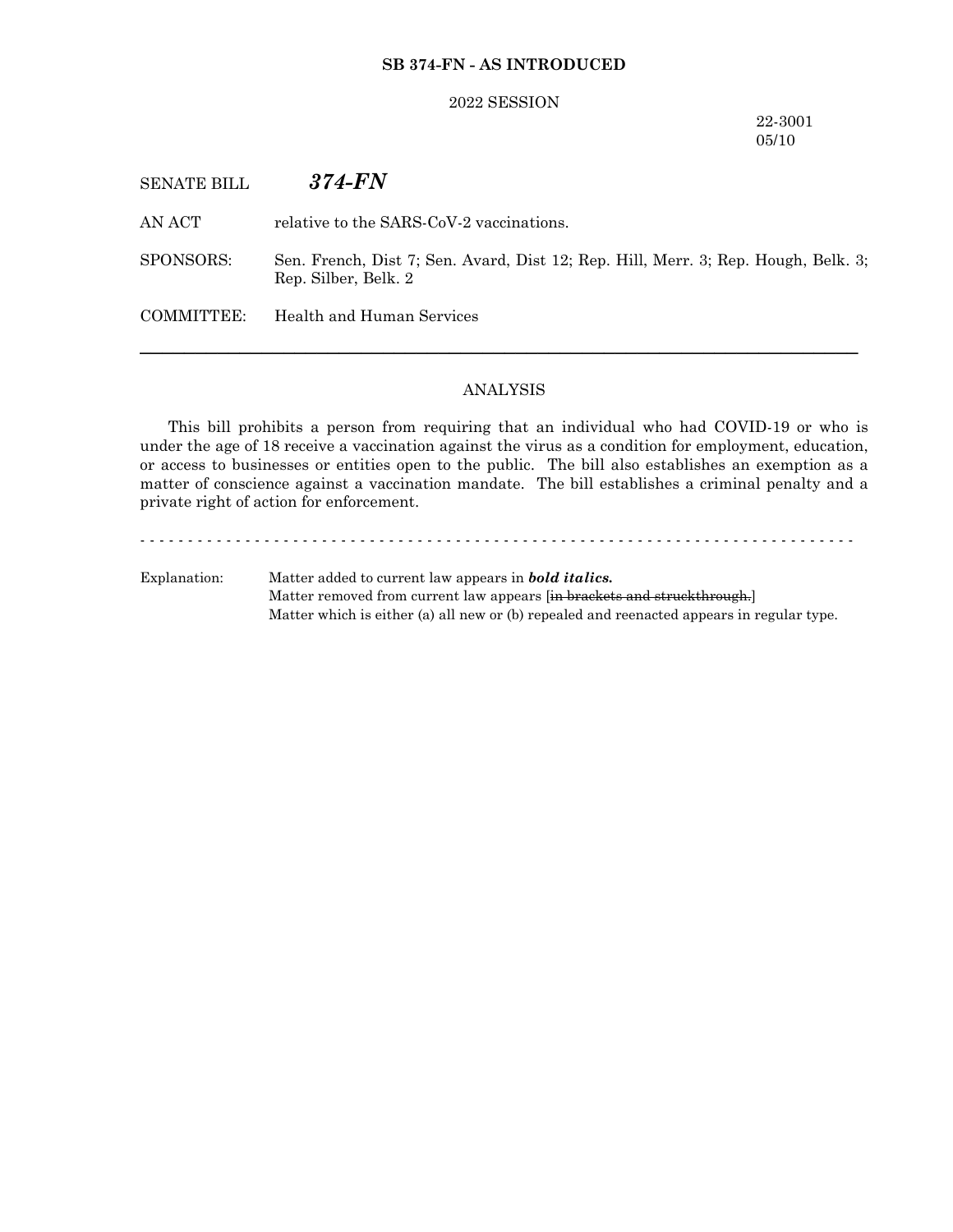## **SB 374-FN - AS INTRODUCED**

# STATE OF NEW HAMPSHIRE

*In the Year of Our Lord Two Thousand Twenty Two*

AN ACT relative to the SARS-CoV-2 vaccinations.

*Be it Enacted by the Senate and House of Representatives in General Court convened:*

| 1                | 1 New Chapter; COVID Viruses and Vaccinations. Amend RSA by inserting after chapter 354-B                |
|------------------|----------------------------------------------------------------------------------------------------------|
| 2                | the following new chapter:                                                                               |
| $\boldsymbol{3}$ | CHAPTER 354-C                                                                                            |
| 4                | COVID VIRUSES AND VACCINATIONS                                                                           |
| 5                | 354-C:1 SARS-CoV-2 Vaccinations; Exemptions and Limitations.                                             |
| 6                | I. No person who can establish that they have previously been infected with the SARS-CoV-                |
| 7                | 2 virus, including any of its variants, shall be mandated by any person or entity, public or private, to |
| 8                | be vaccinated for the SARS-CoV-2 virus or any of its variants.                                           |
| 9                | II. No person under the age of 18 shall be mandated to be vaccinated for the SARS-CoV-2                  |
| 10               | virus or any of its variants by any person or entity, public or private, as a prerequisite or            |
| 11               | requirement for the following: employment, education, activities, attendance at, or access to any        |
| 12               | business or entity open to the public, or the like.                                                      |
| 13               | III. No person claiming an exemption as a matter of conscience for themselves or their                   |
| 14               | children, shall be mandated to be vaccinated for the SARS-CoV-2 virus or any of its variants by any      |
| 15               | person or entity, public or private, as a prerequisite or requirement for the following: employment,     |
| 16               | education, activities, attendance, or access to any business or entity open to the public; or the like.  |
| 17               | All claims for an exemption as a matter of conscience shall have the presumption of validity and         |
| 18               | shall be respected.                                                                                      |
| 19               | 354-C:2 Criminal Penalties; Enforcement.                                                                 |
| 20               | I. Any person or entity, public or private, who violates the provisions of this chapter shall be         |
| 21               | guilty of a Class A misdemeanor.                                                                         |
| 22               | II. Any person whose rights under this chapter are violated by any person or entity may                  |
| 23               | bring a civil action in superior court to enforce the provisions hereof and shall be entitled to         |
| 24               | equitable relief, including an injunction, civil damages in the amount of actual damages or \$1,000 a    |
| 25               | day for each day of the violation, costs, and attorney fees.                                             |
| 26               | 2 Effective Date. This act shall take effect January 1, 2023.                                            |
|                  |                                                                                                          |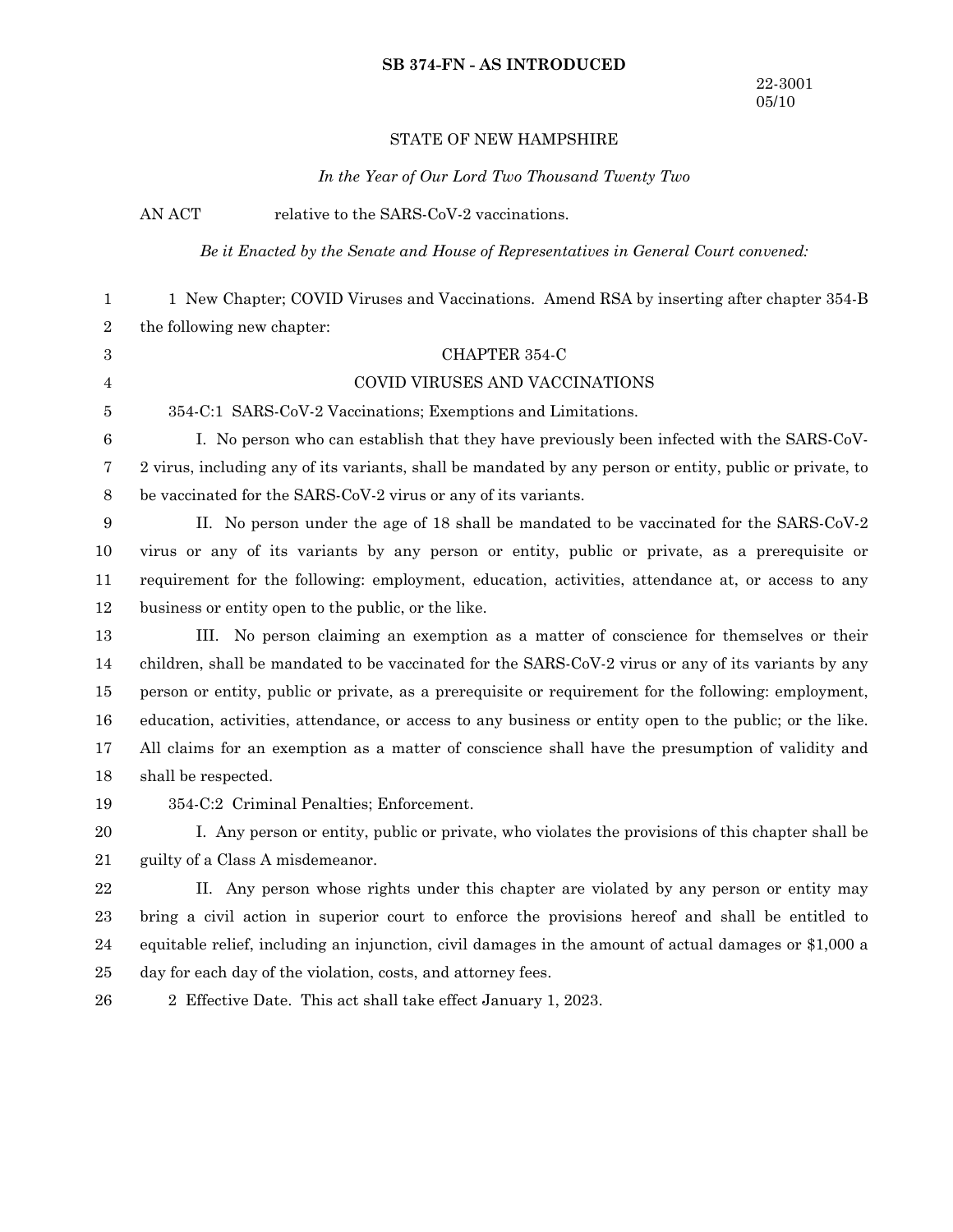LBA 22-3001 12/15/21

# **SB 374-FN- FISCAL NOTE AS INTRODUCED**

AN ACT relative to the SARS-CoV-2 vaccinations.

| FISCAL IMPACT: [X] State | [X] County | [ ] Local | $\left\lceil \cdot \right\rceil$ None |
|--------------------------|------------|-----------|---------------------------------------|
|                          |            |           |                                       |

|                        |             | <b>Estimated Increase / (Decrease)</b> |                |                |                |
|------------------------|-------------|----------------------------------------|----------------|----------------|----------------|
| <b>STATE:</b>          | FY 2022     |                                        | FY 2023        | <b>FY 2024</b> | <b>FY 2025</b> |
| Appropriation          | \$0         |                                        | \$0            | $\$0$          | $\$0$          |
| Revenue                | \$0         |                                        | \$0            | \$0            | $\$0$          |
| <b>Expenditures</b>    | \$0         |                                        | Indeterminable | Indeterminable | Indeterminable |
| <b>Funding Source:</b> | X ] General |                                        | Education      | Highway        | Other          |

**COUNTY:**

| Revenue      | \$0   | \$0            | \$0            | $\triangle$ r<br>æч. |
|--------------|-------|----------------|----------------|----------------------|
| Expenditures | $\$0$ | Indeterminable | Indeterminable | Indeterminable       |

## **METHODOLOGY:**

This bill prohibits a person from requiring that an individual who had COVID-19 or who is under the age of 18 receive a vaccination against the virus as a condition for employment, education, or access to businesses or entities open to the public. The bill also establishes an exemption as a matter of conscience against a vaccination mandate. The bill establishes a criminal penalty and a private right of action for enforcement.

This bill contain a penalty that may have an impact on the New Hampshire judicial and correctional systems. There is no method to determine how many charges would be brought as a result of the changes contained in this bill to determine the fiscal impact on expenditures. However, the entities impacted have provided the potential costs associated with these penalties below.

| Judicial Council                   | FY 2022                                         | FY 2023                                         |
|------------------------------------|-------------------------------------------------|-------------------------------------------------|
| Public Defender Program            | Has contract with State to<br>provide services. | Has contract with State to<br>provide services. |
| Contract Attorney –<br>Misdemeanor | $$300/C$ ase                                    | \$300/Case                                      |
| Assigned Counsel -<br>Misdemeanor  | $$60/H$ our up to $$1,400$                      |                                                 |